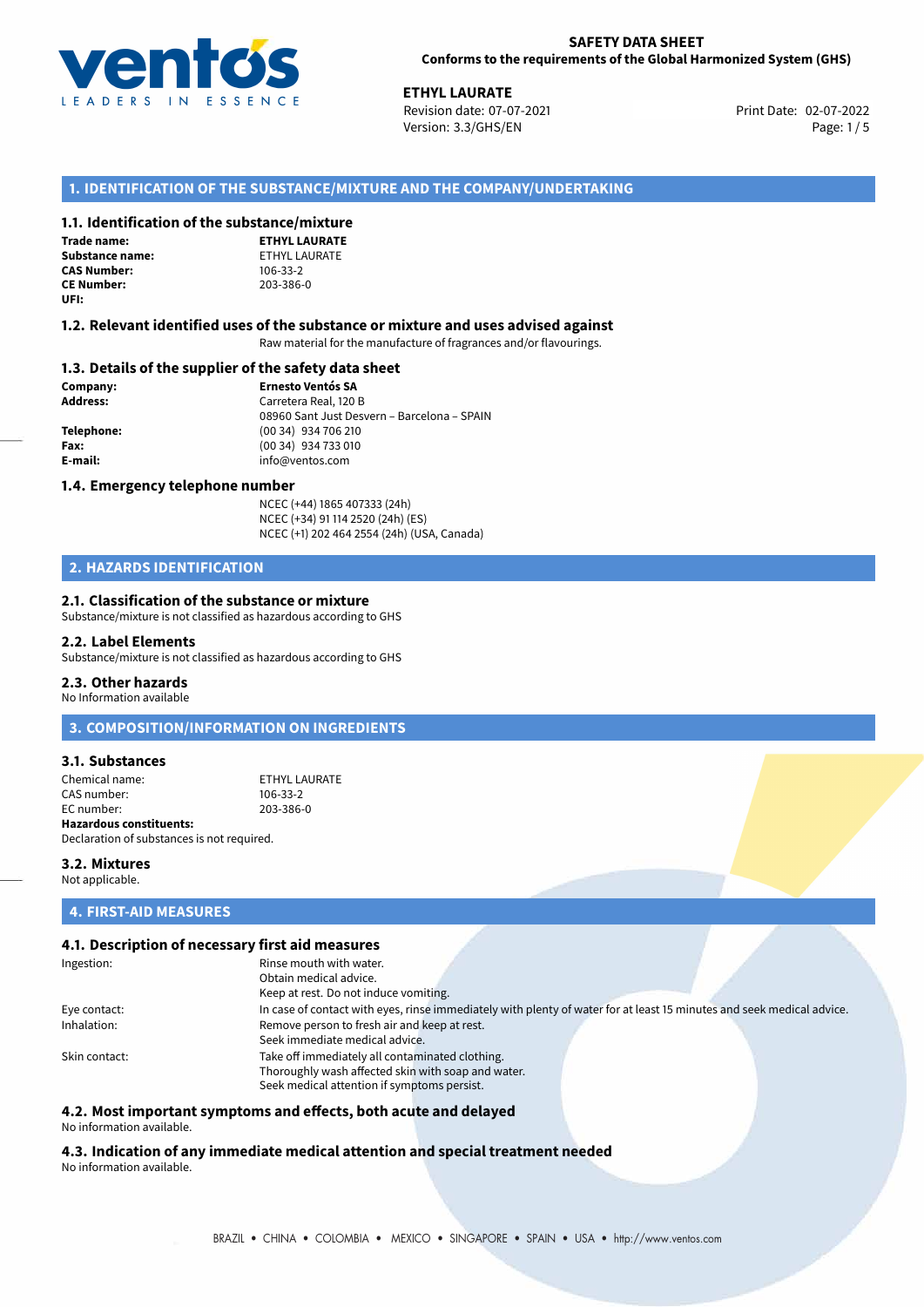

02-07-2022 **ETHYL LAURATE** Revision date: 07-07-2021 Version: 3.3/GHS/EN Page: 2 / 5

# **5. FIRE-FIGHTING MEASURES**

# **5.1. Extinguishing Media**

Water spray, carbon dioxide, dry chemical powder or appropriate foam. For safety reasons do not use full water jet.

## **5.2. Special hazards arising from the substance or mixture**

Known or Anticipated Hazardous Products of Combustion: Emits toxic fumes under fire conditions.

## **5.3. Advice for firefighters**

High temperatures can lead to high pressures inside closed containers. Avoid inhalation of vapors that are created. Use appropriate respiratory protection. Do not allow spillage of fire to be poured into drains or watercourses. Wear self-contained breathing apparatus and protective clothing.

# **6. ACCIDENTAL RELEASE MEASURES**

### **6.1. Personal precautions, protective equipment and emergency procedures**

Evacuate surronding areas. Ensure adequate ventilation. Keep unnecessary and unprotected personnel from entering. Do not breathe vapor/spray. Avoid contact with skin and eyes. Information regarding personal protective measures: see section 8.

### **6.2. Environmental precautions**

To avoid possible contamination of the environment, do not discharge into any drains, surface waters or groundwaters.

# **6.3. Methods and materials for containment and cleaning up**

Cover with an inert, inorganic, non-combustible absorbent material (e.g. dry-lime, sand, soda ash). Place in covered containers using non-sparking tools and transport outdoors. Avoid open flames or sources of ignition (e.g. pilot lights on gas hot water heater). Ventilate area and wash spill site after material pickup is complete.

# **6.4. Reference to other sections**

Information regarding exposure controls, personal protection and disposal considerations can be found in sections 8 and 13.

# **7. HANDLING AND STORAGE**

# **7.1. Precautions for safe handling**

Do not store or handle this material near food or drinking water. Do not smoke. Avoid contact with the eyes, skin and clothing. Wear protective clothing and use glasses. Observe the rules of safety and hygiene at work. Keep in the original container or an alternative made from a compatible material.

# **7.2. Conditions for safe storage, including any incompatibilities**

Store in tightly closed and preferably full containers in a cool, dry and ventilated area, protected from light. Keep away from sources of ignition (e.g. hot surfaces, sparks, flame and static discharges). Keep away from incompatible materials (see section 10).

# **7.3. Specific end use(s)**

No information available.

# **8. EXPOSURE CONTROLS AND PERSONAL PROTECTION**

# **8.1. Control parameters**

Components with occupational exposure limits: None known.

# **8.2. Exposure controls**

Measures should be taken to prevent materials from being splashed into the body. Provide adequate ventilation, according to the conditions of use. Use a mechanical exhaust if required.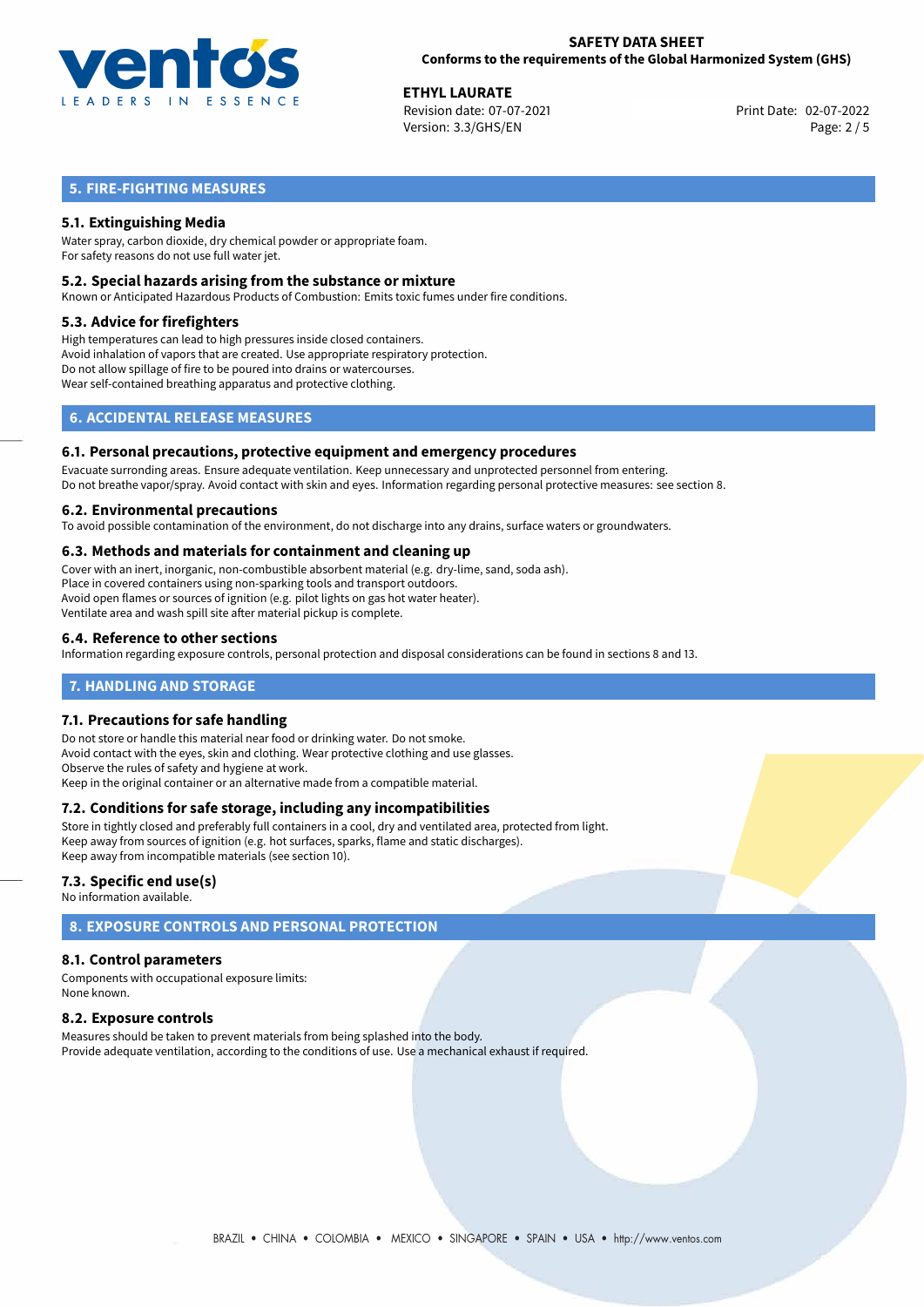

02-07-2022 **ETHYL LAURATE** Revision date: 07-07-2021 Print Date: Version: 3.3/GHS/EN Page: 3 / 5

# **8.3. Individual protection measures, such as personal protective equipment**

Eye/Face protection: Chemical safety goggles are recommended. Wash contaminated goggles before reuse. Chemical-resistant gloves are recommended. Wash contaminated gloves before reuse. Body protection: Personal protective equipment for the body should be selected based on the task being performed and the risks involved. Respiratory Protection: In case of insufficient ventilation, use suitable respiratory equipment. Environmental exposure controls: Emissions from ventilation or process equipment should be checked to ensure they comply with environmental protection legislation. In some cases, filters or engineering modifications to the process equipment will be necessary to reduce emissions to acceptable levels.

# **9. PHYSICAL AND CHEMICAL PROPERTIES**

### **9.1. Information on basic physical and chemical properties**

| Liquid                    |
|---------------------------|
| Conforms to standard      |
| Conforms to standard      |
| Not determined            |
| Not determined            |
| Not determined            |
| $271 - 273$               |
| 110 °C                    |
| Not determined            |
| Not determined            |
| Not determined            |
| Not determined            |
| Not determined            |
| Not determined            |
| $0,857-0,867$ g/mL (20°C) |
| $0,857 - 0,867$ (20°C)    |
| <b>INSOLUBLE IN WATER</b> |
| SOLUBLE IN ETHANOL        |
| Not determined            |
| Not determined            |
| Not determined            |
| Not determined            |
| Not determined            |
| Not determined            |
| <b>NONE EXPECTED</b>      |
|                           |

# **10. STABILITY AND REACTIVITY**

### **10.1. Reactivity**

No hazardous reactions if stored and handled as prescribed/indicated.

# **10.2. Chemical stability**

The product is stable if stored and handled as prescribed/indicated.

### **10.3. Possibility of hazardous reactions**

No hazardous reactions if stored and handled as prescribed/indicated.

### **10.4. Conditions to Avoid**

Conditions to Avoid: Excessive heat, flame or other ignition sources.

### **10.5. Incompatible materials**

Avoid contact with strong acids and bases and oxidizing agents.

## **10.6. Hazardous decomposition products**

During combustion may form carbon monoxide and unidentified organic compounds.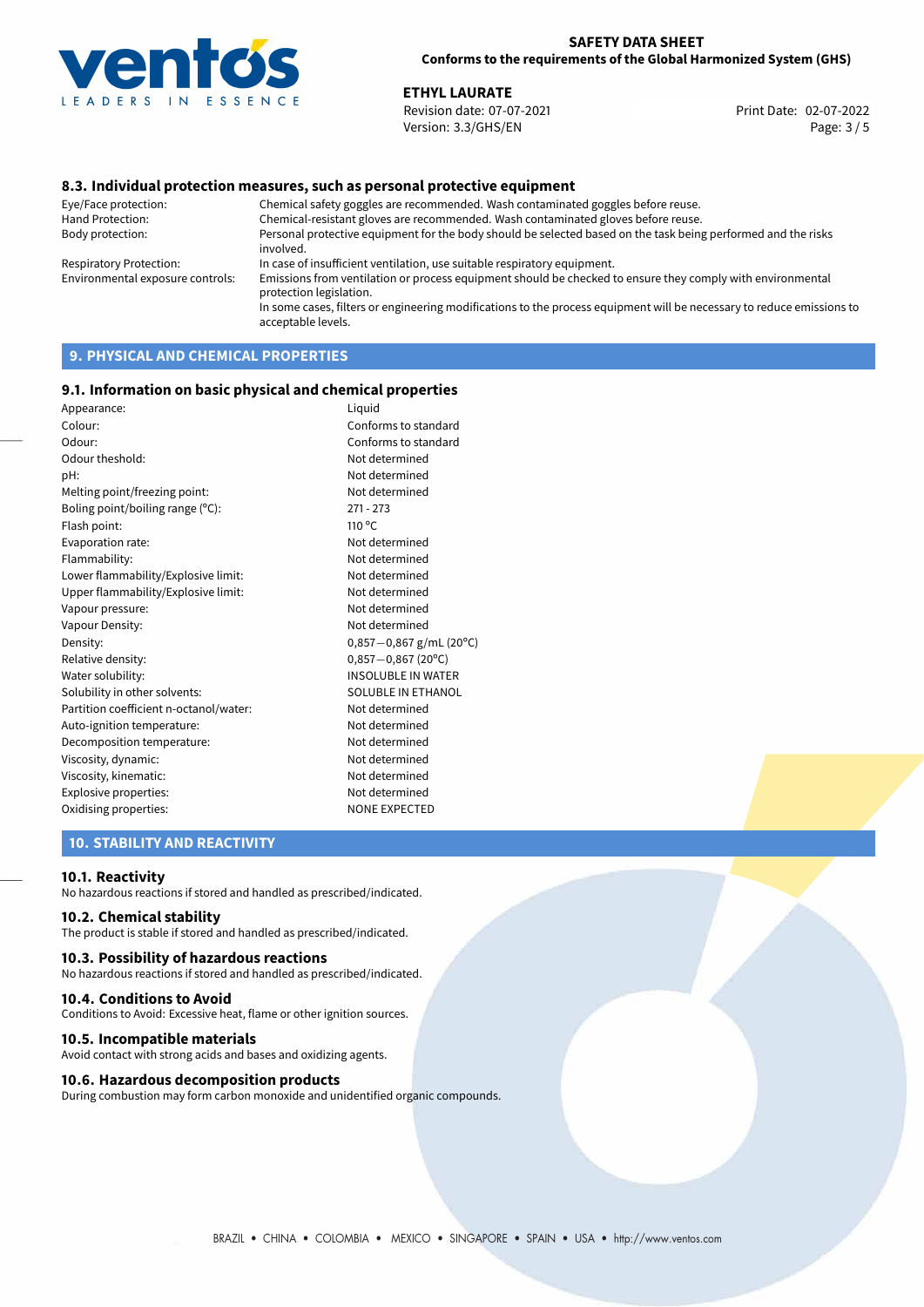

02-07-2022 **ETHYL LAURATE** Revision date: 07-07-2021 Print Date: Version: 3.3/GHS/EN Page: 4/5

# **11. TOXICOLOGICAL INFORMATION**

| <b>Acute toxicity</b>             | Based on the data available, the criteria for classification are not met. |
|-----------------------------------|---------------------------------------------------------------------------|
| <b>Skin corrosion/irritation</b>  | Based on the data available, the criteria for classification are not met. |
| Serious eye damage/irritation     | Based on the data available, the criteria for classification are not met. |
| Respiratory or skin sensitisation | Based on the data available, the criteria for classification are not met. |
| Germ cell mutagenicity            | Based on the data available, the criteria for classification are not met. |
| Carcinogenicity                   | Based on the data available, the criteria for classification are not met. |
| <b>Reproductive toxicity</b>      | Based on the data available, the criteria for classification are not met. |
| <b>STOT-single exposure</b>       | Based on the data available, the criteria for classification are not met. |
| <b>STOT-repeated exposure</b>     | Based on the data available, the criteria for classification are not met. |
| <b>Aspiration hazard</b>          | Based on the data available, the criteria for classification are not met. |

# **12. ECOLOGICAL INFORMATION**

# **12.1. Toxicity**

**Assessment:**

Based on the data available, the criteria for classification are not met. **Experimental/calculated data:** No information available.

# **12.2. Degradability**

No information available.

## **12.3. Bioaccumulative potential**

No information available.

# **12.4. Soil mobility**

No information available.

# **12.5. Other adverse effects**

See also sections 6, 7, 13 and 15 Do not allow to get into waste water or waterways.

# **13. DISPOSAL CONSIDERATIONS**

# **13.1. Waste treatment methods**

Dispose of in accordance with national and local environmental regulations.

# **14. TRANSPORT INFORMATION**

|                                  | <b>ADR/RID/ADN</b>                | <b>IMDG</b>                       | <b>IATA-ICAO</b>                  |
|----------------------------------|-----------------------------------|-----------------------------------|-----------------------------------|
| 14.1. UN Number                  | Not classified as hazardous goods | Not classified as hazardous goods | Not classified as hazardous goods |
| 14.2. UN Proper Shipping Name    | Not applicable                    | Not applicable                    | Not applicable                    |
| 14.3. Transport Hazard Class(es) | Not applicable                    | Not applicable                    | Not applicable                    |
| 14.4. Packing Group              | Not applicable                    | Not applicable                    | Not applicable                    |
| 14.5. Environmental hazards      | No                                | <b>No</b>                         | <b>No</b>                         |
| Additional information           |                                   |                                   |                                   |

# **14.6 Special precautions for user**

None known

# **14.7. Transport in bulk according to Annex II of MARPOL 73/78 and the IBC Code**

No information available

# **15. REGULATORY INFORMATION**

# **15.1. Safety, health and environmental regulations/legislation specific for the substance or mixture**

No information available

# **16. OTHER INFORMATION**

**Full text of the R-phrases, hazard statements and precautionary statements mentioned in section 3:** Not applicable.